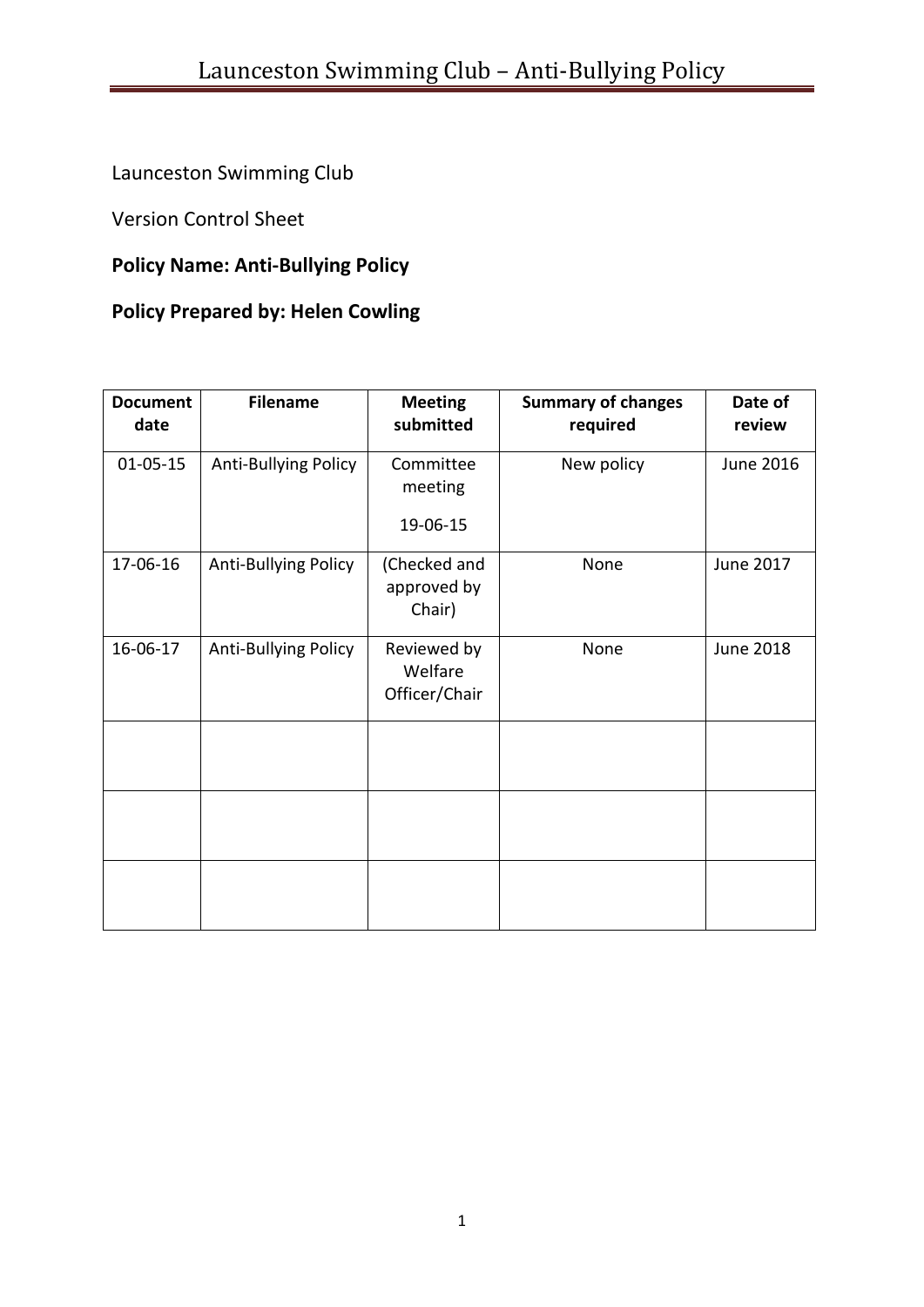# **Anti-Bullying Policy**

(Based on ASA Document - Wavepower 2012/2015, Section 2.5, page 73 – 74 - This policy is based on the Kidscape model document).

## **Statement of Intent**

We are committed to providing a caring, friendly and safe environment for all of our Swimmers so they can learn to swim and train in a relaxed and secure atmosphere. Bullying of any kind is unacceptable at Launceston Swimming Club. If bullying does occur, all Swimmers should be able to understand that incidents will be dealt with promptly and effectively. We are a 'TELLING' club. This means that anyone who knows that bullying is happening is expected to tell the Welfare Officer, a Coach, Teacher or a Committee member.

## **What Is Bullying?**

Bullying is the use of aggression with the intention of hurting another person. Bullying results in pain and distress to the victim. Bullying can be:

- Emotional - being unfriendly, excluding, tormenting, threatening gestures, hiding floats/bags on poolside or in the changing room)

- Physical - any non-accidental physical contact hitting in the pool or changing area

- Racist racial taunts, gestures
- Sexual unwanted physical contact or sexually abusive comments
- Homophobic because of, or focussing on the issue of sexuality
- Verbal name-calling, sarcasm, spreading rumours, teasing

- Cyber - all areas of the internet, such as email & internet chat room misuse, mobile threats by text messaging and calls and misuse of associated technology (e.g. camera and video facilities).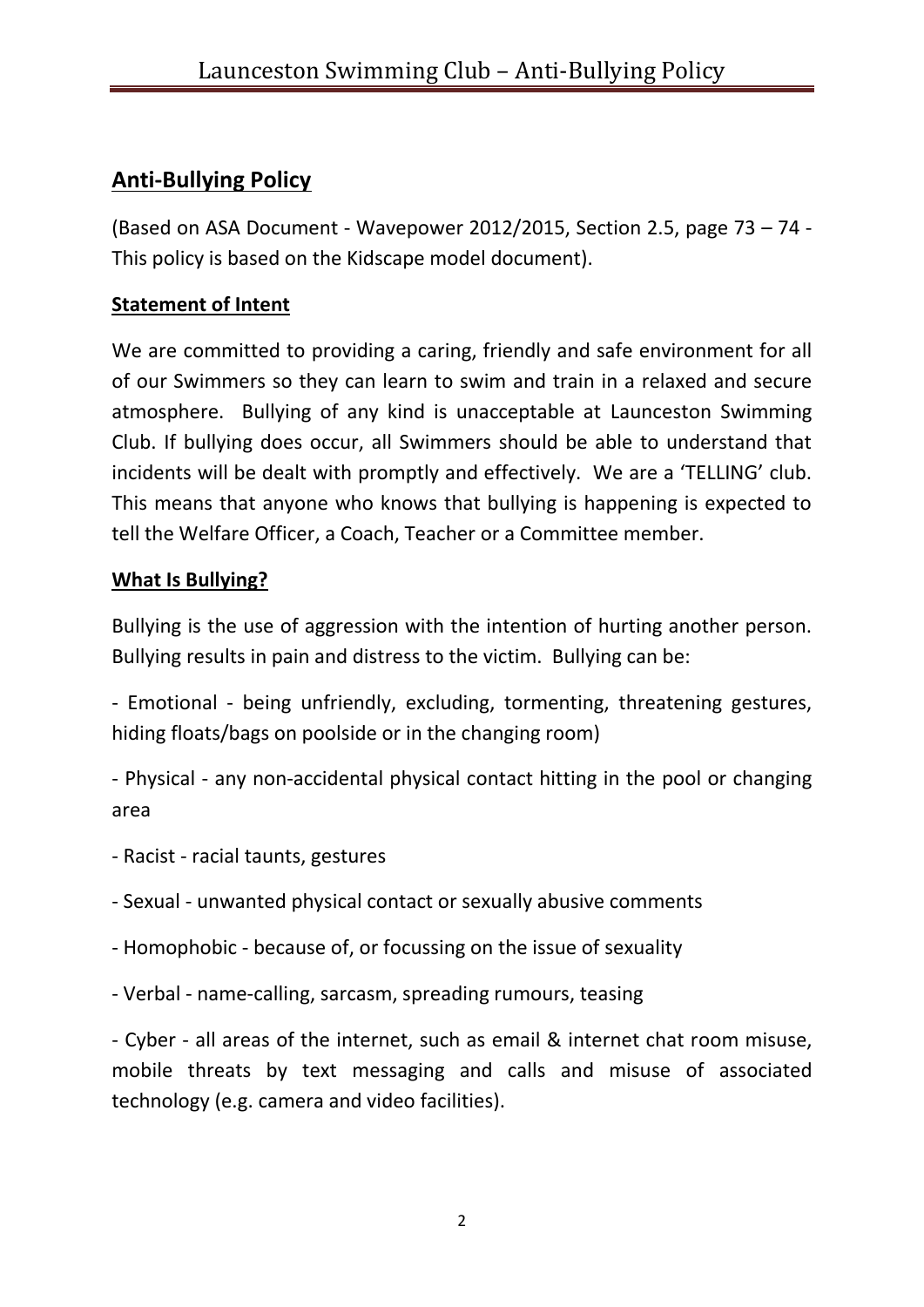## **Why is it important to respond to Bullying?**

Bullying hurts. No one deserves to be a victim of bullying. Everybody has the right to be treated with respect. Swimmers who are bullying need to learn different ways of behaving.

#### **Objectives of this Policy**

• All Committee members, Teachers and Coaches, Swimmers and Parents should have an understanding of what bullying is.

• All Committee members, Teachers and Coaches should know what the Club policy is on bullying and follow it when bullying is reported.

• All Swimmers and Parents should know what the Club policy is on bullying, and what they should do if bullying arises.

• Bullying will not be tolerated. Swimmers and Parents should be assured that they will be supported when bullying is reported.

#### **Signs and Symptoms**

A Member may indicate by signs or behaviour that he or she is being bullied. Adults should be aware of these possible signs and that they should investigate if a Member:

- Is frightened of walking to or from swimming sessions.
- Changes their usual routine.
- Feels ill at training times and does not want to go.
- Becomes withdrawn anxious, or lacking in confidence.
- Becomes aggressive, disruptive or unreasonable.
- Training and competition level drops off.
- Attempts or threatens suicide or runs away.
- Comes home with clothes torn or swimming equipment damaged/lost.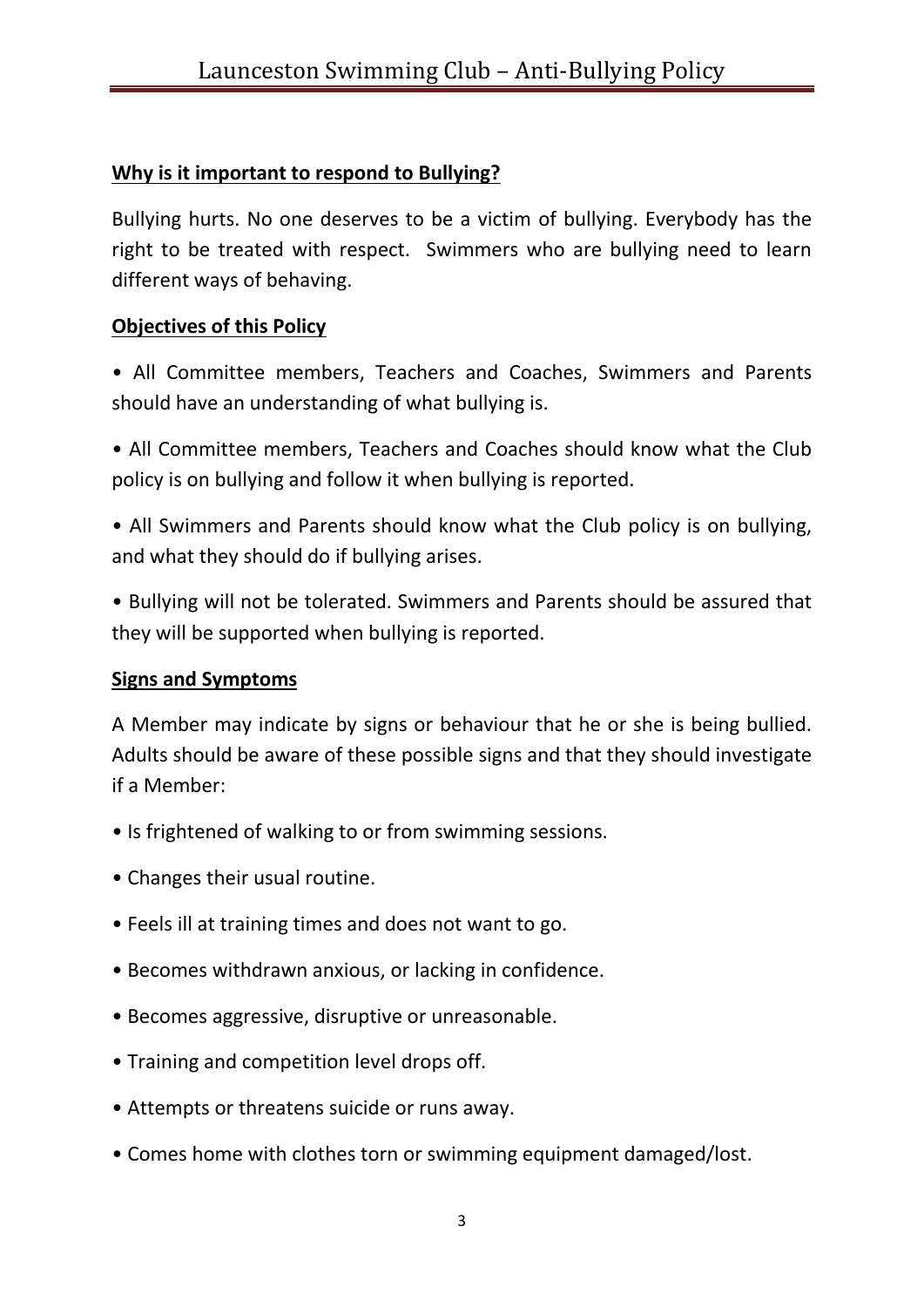- Has unexplained cuts or bruises.
- Is bullying other children or siblings.
- Is frightened to say what's wrong.
- Is nervous & jumpy when a cyber-message is received.

These signs and behaviours could indicate other problems, but bullying should be considered a possibility and should be investigated.

#### **Procedures**

1. Report bullying incidents to the Welfare Officer, a Coach, Teacher or a Committee Member.

2. In cases of serious bullying, the incidents will be recorded by that person and referred to the Welfare Officer if he/she is not already aware.

3. In serious cases, parents will be informed and will be asked to come in to a meeting to discuss the problem.

4. If necessary and appropriate, the police will be consulted.

5. The bullying behaviour or threats of bullying must be investigated and the bullying stopped quickly.

6. If bullying is found to have occurred on the "balance of probabilities" then appropriate action will be taken including an attempt to help the bully (bullies) change their behaviour (see Contract of behaviour template in Wavepower's Section 2 on page 76).

#### **Outcomes**

1. The bully (bullies) may be asked to genuinely apologise.

2. In serious cases, suspension or even exclusion will be considered.

3. After the incident(s) have been investigated and dealt with, each case will be monitored to ensure repeated bullying does not take place.

#### **Prevention**